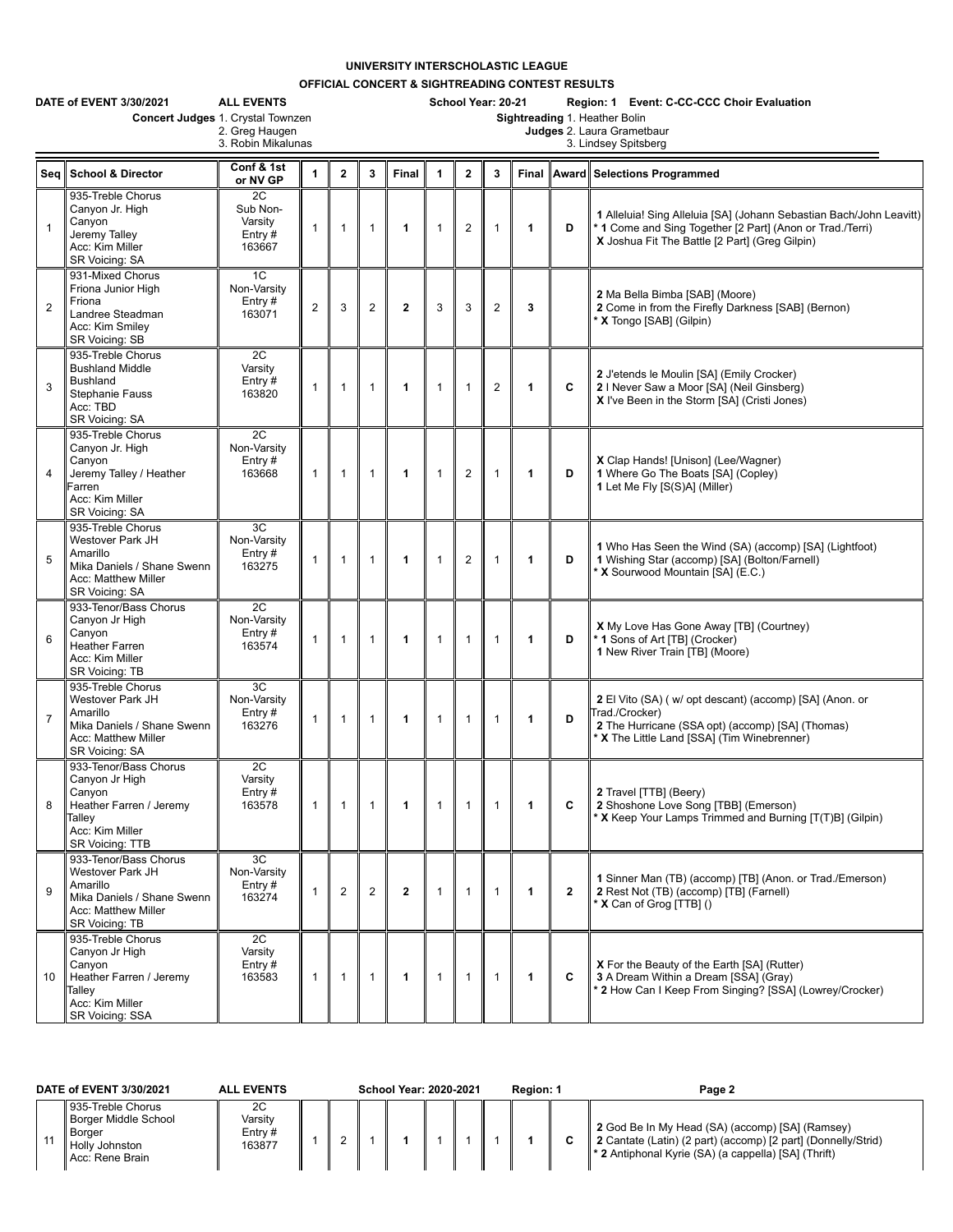|    | SR Voicing: SA                                                                                                                      |                                            |                |                |                |              |                |                |                |              |              |                                                                                                                                                                                                                            |
|----|-------------------------------------------------------------------------------------------------------------------------------------|--------------------------------------------|----------------|----------------|----------------|--------------|----------------|----------------|----------------|--------------|--------------|----------------------------------------------------------------------------------------------------------------------------------------------------------------------------------------------------------------------------|
| 12 | 935-Treble Chorus<br>Pampa Junior High<br>Pampa<br><b>Stacy Pepper</b><br>Acc: Tammy May<br>SR Voicing: SA                          | 2C<br>Non-Varsity A<br>Entry $#$<br>163484 | $\mathbf{1}$   | $\overline{2}$ | $\overline{2}$ | $\mathbf{2}$ | $\mathbf{1}$   | $\overline{1}$ | $\mathbf{1}$   | 1            | $\mathbf{2}$ | 2 When I Am Silent (accomp) [SA] (Varner)<br>2 Night Song (SA) (accomp) [SA] (Hester)<br><sup>*</sup> 1 Love In Thy Youth (SA) (a cappella) [SA] (Crocker/Leavitt)                                                         |
| 13 | 935-Treble Chorus<br>Dumas Junior High<br>Amarillo<br>Kip White<br>Acc: Eric Armer<br>SR Voicing: SA                                | 2C<br>Varsity<br>Entry $#$<br>163332       | $\overline{2}$ | $\overline{2}$ | $\overline{2}$ | $\mathbf{2}$ | 3              | 3              | 3              | 3            |              | 3 Rise Up in Festive Song (SSA) (opt h& drum & finger cymbals<br>or triagle) (a cappella) [SSA] (Clereau)<br>1 Dodi Li (SA, solo opt) (accomp) [SA] (Chen/Rao)<br>X Paint Me [SSA] ()                                      |
| 14 | 935-Treble Chorus<br>Pampa Junior High<br>Pampa<br><b>Stacy Pepper</b><br>Acc: Tammy May<br>SR Voicing: SSA                         | 2C<br>Varsity<br>Entry#<br>163481          | $\overline{2}$ | 2              | $\overline{2}$ | $\mathbf{2}$ | $\mathbf{1}$   | $\overline{1}$ | $\mathbf{1}$   | $\mathbf{1}$ | $\mathbf{2}$ | 3 Pie jesu (SSA) (accomp) [SSA] (Lightfoot)<br>* 3 Rise Up in Festive Song (SSA) (opt h& drum & finger cymbals<br>or triagle) (a cappella) [SSA] (Clereau)<br>3 Make a Joyful Noise Unto the Lord (accomp) [SSA] (Knowles) |
| 15 | 933-Tenor/Bass Chorus<br>Dumas Junior High<br>Amarillo<br>Kip White<br>Acc: Eric Armer<br>SR Voicing: TB                            | 2C<br>Non-Varsity<br>Entry#<br>163333      | $\overline{2}$ | $\overline{2}$ | $\overline{2}$ | $\mathbf{2}$ | $\overline{2}$ | $\overline{2}$ | $\overline{2}$ | $\mathbf{2}$ |              | * 1 As The Holly Groweth Green (a cappella) [TB] (Anon. or<br>Trad./Crocker/Leavitt)<br>1 This Train (accomp) [TB] (Anon. or Trad./Moore)<br>X The Gallant Knight [TTB] (Patterson, Mark)                                  |
| 16 | 933-Tenor/Bass Chorus<br>Pampa Junior High<br>Pampa<br>Stacy Pepper<br>Acc: Tammy May<br>SR Voicing: TB                             | 2C<br>Non-Varsity A<br>Entry#<br>163486    | $\overline{2}$ | $\overline{2}$ | $\overline{2}$ | $\mathbf{2}$ | $\mathbf{1}$   | $\mathbf{1}$   | $\mathbf{1}$   | 1            | $\mathbf{2}$ | 1 Sinner Man (TB) (accomp) [TB] (Anon. or Trad./Emerson)<br>2 I'm Bound Away (TB) (accomp) [TB] (Anon. or Trad./Patterson)<br>1 All the World was Made for Me (TB)(a cappella or accomp) (a<br>cappella) [TB] (Farnell)    |
| 17 | 935-Treble Chorus<br>Perryton Junior High<br>Perryton<br>Tayten Martin / Keith Harris<br>Acc: Brenda Schnabel<br>SR Voicing: SA     | 2C<br>Non-Varsity<br>Entry#<br>164713      | $\mathbf{1}$   | $\mathbf{1}$   | $\mathbf{1}$   | 1            | $\mathbf{1}$   | $\mathbf{1}$   | $\mathbf{1}$   | 1            | D            | 3 Make a Joyful Noise Unto the Lord (accomp) [SSA] (Knowles)<br>2 A Maiden's Song (SSA) (a cappella) [SA] (Crocker)<br>1 All The Pretty Little Horses (2 part) (keyboard & percussion)<br>(accomp) [SA] (Artman)           |
| 18 | 933-Tenor/Bass Chorus<br>Borger Middle School<br>Borger<br>Holly Johnston<br>Acc: Rene Brain<br>SR Voicing: TB/Unison               | 2C<br>Non-Varsity<br>Entry $#$<br>164423   | $\mathbf{1}$   | 1              | $\overline{1}$ | 1            | $\mathbf{1}$   | $\overline{1}$ | $\mathbf{1}$   | 1            | D            | 2 She Walks in Beauty (TB) (accomp) [TB] (Farnell)<br>* 1 Sons Of Art (a cappella) [TB] (Anon. or Trad./Crocker/Leavitt)<br>1 Benedictus (accomp) [TB] (Schram)                                                            |
| 19 | 933-Tenor/Bass Chorus<br>Perryton Junior High<br>Perryton<br>Tayten Martin / Keith Harris<br>Acc: Brenda Schnabel<br>SR Voicing: TB | 2C<br>Non-Varsity<br>Entry#<br>164634      | $\mathbf{1}$   | 1              | $\mathbf{1}$   | 1            | $\mathbf{1}$   | $\mathbf{1}$   | $\mathbf{1}$   | 1            | D            | 2 Cantate Domino (TTB)(accomp opt) (a cappella) [TTB] (Farnell)<br>2 Loch Lomond (TB) (accomp) [TB] (Anon. or Trad./Rentz)<br>0 Aura Lee [TB] (Crocker)                                                                    |
| 20 | 935-Treble Chorus<br><b>Crockett Middle School</b><br>Amarillo<br>Lauren Selman<br>Acc: Cristi Dollar<br>SR Voicing: SA             | 2C<br>Non-Varsity<br>Entry#<br>164438      | $\overline{2}$ | $\overline{2}$ | $\overline{2}$ | $\mathbf{2}$ | $\mathbf{1}$   | $\mathbf{1}$   | $\overline{2}$ | 1            | $\mathbf{2}$ | * 1 Spring Quiet [SA] (Crocker)<br>1 Dodi Li [SA] (Rao)<br>X Keep Your Lamps! [SA] (Victor C. Johnson)                                                                                                                     |
| 21 | 935-Treble Chorus<br><b>Bowie Middle School</b><br>Amarillo<br>Chrissye Jenkins<br>Acc: Libby Clifton<br><b>SR Voicing: Unison</b>  | 3C<br>Non-Varsity A<br>Entry#<br>164434    | $\mathbf{1}$   | $\mathbf{1}$   | $\mathbf{1}$   | $\mathbf{1}$ | 2              | 2              | $\overline{2}$ | $\mathbf{2}$ | $\mathbf{2}$ | <b>X</b> We Are the Music Makers [Unison] (Mark Patterson)<br>1 A Mozart Canon (SA) (accomp) [SA] (Anon. or Trad./Moore)<br>1 Dance of the Willow (unison) (accomp) [Unison] (Ebel-Sabo)                                   |
| 22 | 935-Treble Chorus<br>de Zavala Middle School<br>Amarillo<br><b>Bryan Hackett</b><br>Acc: Cristi Dollar<br>SR Voicing: S             | 1C<br>Non-Varsity<br>Entry#<br>163771      | $\overline{2}$ | $\mathbf{1}$   | $\mathbf{1}$   | 1            | $\mathbf{1}$   | $\overline{1}$ | $\mathbf{1}$   | 1            | D            | 1 Song of the River (unison) (accomp) [Unison] (Anon. or<br>Trad./Patterson)<br>1 Prettier Far than These (unison opt 2 part) (accomp)<br>[Unison] (Beery)<br>1 Simple Gifts [Unison] (Anon. or Trad./Wheeler)             |

|    | DATE of EVENT 3/30/2021                                                                                              | <b>ALL EVENTS</b>                         |  | <b>School Year: 2020-2021</b> |   |  | Region: 1 |   | Page 3                                                                                                                                                                                                                                 |
|----|----------------------------------------------------------------------------------------------------------------------|-------------------------------------------|--|-------------------------------|---|--|-----------|---|----------------------------------------------------------------------------------------------------------------------------------------------------------------------------------------------------------------------------------------|
| 23 | 935-Treble Chorus<br>Austin Middle School<br>Amarillo<br>Morgan Farren<br>Acc: Susan Burt<br><b>SR Voicing: SA</b>   | 2C<br>Non-Varsity<br>Entry#<br>163822     |  |                               |   |  |           | D | <b>1</b> * 1 I've Been in the Storm So Long (opt descant) [SA] (Traditional<br>Spiritual/Jones)<br>1 Dodi Li (SA, solo opt) [SA] (Chen/Rao)<br>X All Night, All Day [SA] (Gilpin)                                                      |
| 24 | 935-Treble Chorus<br>Fannin Middle School<br>Amarillo<br>Makayla Smith<br>Acc: Libby Clifton<br><b>SR Voicing: S</b> | 2C<br>Non-Varsity<br>$Entry \#$<br>163773 |  |                               | ◠ |  |           | D | 1 Hashivenu (sing version 2) (3 part canon) (a cappella)<br>[SA] (Anon. or Trad./Rao)<br>  1   Want to Rise (SA) (accomp) [SA] (Weston)<br>1 Duermete (The Angels' Lullaby) (SA)(Spanish) (accomp)<br>ISAI (Spanish Folk Song/Johnson) |
|    | 935-Treble Chorus                                                                                                    | 2C                                        |  |                               |   |  |           |   |                                                                                                                                                                                                                                        |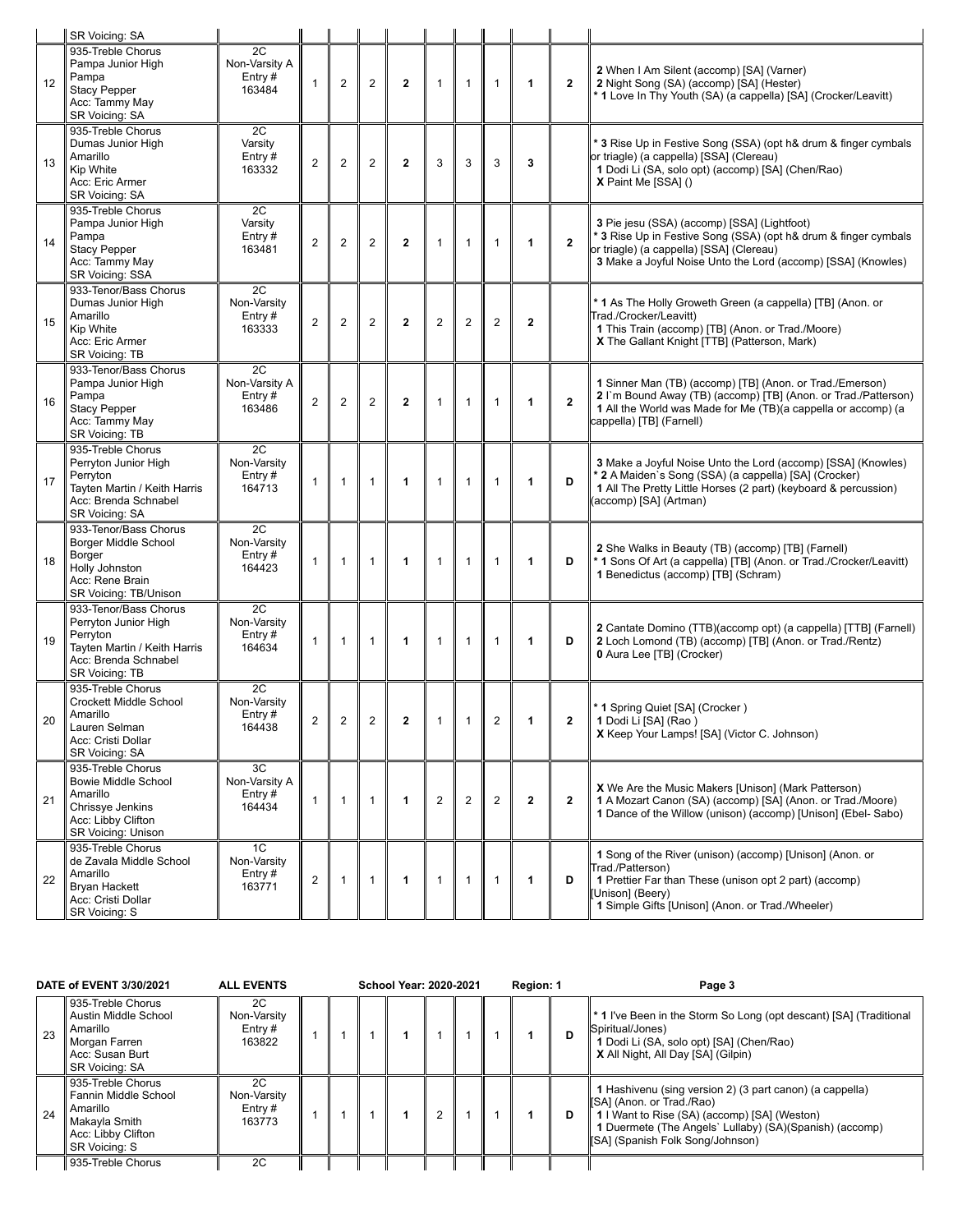| 25 | <b>Houston MS</b><br>Amarillo<br>Jessica Swenn<br>Acc: Cristi Dollar<br>SR Voicing: unison                                             | Non-Varsity<br>Entry#<br>164362                       | $\mathbf{1}$ | $\overline{2}$ | $\mathbf{1}$   | 1                       | $\mathbf{1}$   | $\overline{1}$ | $\overline{2}$ | 1              | D              | X Elijah Rock! [2 part] (Emerson)<br>* 2 Jubilate Deo [4 part] (Praetorius/arr. by Rao)<br>2 Perfect Day [2 part] (Towns/ arr. by Brinsmead)                                                                                                     |
|----|----------------------------------------------------------------------------------------------------------------------------------------|-------------------------------------------------------|--------------|----------------|----------------|-------------------------|----------------|----------------|----------------|----------------|----------------|--------------------------------------------------------------------------------------------------------------------------------------------------------------------------------------------------------------------------------------------------|
| 26 | 935-Treble Chorus<br>de Zavala Middle School<br>Amarillo<br><b>Brvan Hackett</b><br>Acc: Cristi Dollar<br>SR Voicing: SSA              | 1C<br>Varsity<br>Entry#<br>163816                     | $\mathbf{1}$ | $\mathbf{1}$   | $\mathbf{1}$   | $\mathbf{1}$            | $\mathbf{1}$   | $\mathbf{1}$   | $\mathbf{1}$   | 1              | C              | 2 Cirandeiro (Join in the Dance) (2 part) (accomp) [SA] (Anon. or<br>Trad./Green)<br>* 2 Illumina oculos meos (Latin) (SSA) (a cappella)<br>[SSA] (Palestrina/Leavitt)<br>X Homeward Bound [SSA] (Keen/Patterson)                                |
| 27 | 933-Tenor/Bass Chorus<br>Austin Middle School<br>Amarillo<br>Morgan Farren<br>Acc: Susan Burt<br>SR Voicing: TB                        | $\overline{2C}$<br>Non-Varsity<br>Entry $#$<br>163819 | $\mathbf{1}$ | $\mathbf{1}$   | $\mathbf{1}$   | $\mathbf{1}$            | $\mathbf{1}$   | $\overline{1}$ | $\mathbf{1}$   | 1              | D              | 1 Sinner Man [TB] (Anon. or Trad./Emerson)<br>2 She Walks in Beauty [TB] (Farnell)<br>X Are You With Me, Men? [TB] (Courtney)                                                                                                                    |
| 28 | 935-Treble Chorus<br>Mann Middle School<br>Amarillo<br><b>Crystal Chambers</b><br>Acc: Cristi Dollar<br>SR Voicing: SA                 | 2C<br>Non-Varsity<br>Entry $#$<br>164316              | $\mathbf{1}$ | $\mathbf{1}$   | $\mathbf{1}$   | 1                       | $\mathbf{1}$   | $\overline{1}$ | $\mathbf{1}$   | 1              | D              | 2 Ode to Peace (2 part) (opt brass quintet) (accomp) [2<br>Part] (Gallina)<br>* 1 Spring Quiet (SA) (a cappella) [SA] (Crocker/Leavitt)<br>2 J'entends le moulin (I Hear the Windmill) (SA) (accomp)<br>[SA] (French Canadian Folk Song/Crocker) |
| 29 | 935-Treble Chorus<br>Austin Middle School<br>Amarillo<br>Morgan Farren<br>Acc: Susan Burt<br>SR Voicing: SSA                           | 2C<br>Varsity<br>Entry $#$<br>163823                  | $\mathbf{1}$ | $\mathbf{1}$   | $\mathbf{1}$   | 1                       | $\mathbf{1}$   | $\mathbf{1}$   | $\mathbf{1}$   | 1              | C              | 3 I Will Lift Up My Voice [SSA] (Farnell)<br>* 2 Poor Wayfaring Stranger [SSA] (Jones)<br>1 Haida (clarinet or sop sax & tambourine) [SSA] (Anon. or<br>Trad./McRae)                                                                             |
| 30 | 933-Tenor/Bass Chorus<br>de Zavala Middle School<br>Amarillo<br><b>Bryan Hackett</b><br>Acc: Cristi Dollar<br>SR Voicing: TTB          | 1 <sup>C</sup><br>Non-Varsity<br>Entry#<br>163774     | $\mathbf{1}$ | $\mathbf{1}$   | $\mathbf{1}$   | 1                       | $\mathbf{1}$   | $\mathbf{1}$   | $\mathbf{1}$   | 1              | D              | 2 Set Me As a Seal Upon Your Heart (TB) (accomp) [TB] (Farnell)<br>1 Benedictus (accomp) [TB] (Schram)<br>2 Battle Above the Clouds (TB) (opt violin) (accomp)<br>[TB] (Courtney)                                                                |
| 31 | 935-Treble Chorus<br><b>Bowie Middle School</b><br>Amarillo<br>Chrissye Jenkins<br>Acc: Libby Clifton<br>SR Voicing: SA                | 3C<br>Varsity<br>Entry $#$<br>164432                  | $\mathbf{1}$ | $\mathbf{1}$   | $\mathbf{1}$   | 1                       | $\mathbf{1}$   | $\overline{2}$ | $\overline{2}$ | $\mathbf{2}$   | $\mathbf{2}$   | X Laudate Dominum [2 PT] (Ruth Morris Gray)<br>2 Charlotte-Town (SA) (accomp) [2 PT] (Anon. or Trad./Crocker)<br>2 Stars Are For Those Who Lift Their Eyes (2 or 3 part) (keyboard<br>or guitar) (solo opt) (accomp) [SSA] (Delmonte)            |
| 32 | 935-Treble Chorus<br>Bonham MS<br>Amarillo<br>Lizzi Manfredi / Brae Foust,<br>Susan Hinrichs<br>Acc: Susan Hinrichs<br>SR Voicing: SSA | 2C<br>Varsity<br>Entry#<br>163917                     | $\mathbf{1}$ | $\mathbf{1}$   | $\mathbf{1}$   | $\mathbf{1}$            | $\mathbf{1}$   | $\overline{1}$ | $\mathbf{1}$   | 1              | C              | 2 Lux Aeterna (SA)(a cappella or accomp) (a cappella)<br>[SSA] (Jones)<br>2 Poor Wayfaring Stranger (SSA)(accomp or accapella)<br>SSAI (Jones)<br>X The Storm Is Passing Over [SSA] (Baker)                                                      |
| 33 | 933-Tenor/Bass Chorus<br>Fannin Middle School<br>Amarillo<br>Makayla Smith<br>Acc: Libby Clifton<br>SR Voicing: T                      | 2C<br>Non-Varsity<br>Entry#<br>163883                 | $\mathbf{1}$ | $\mathbf{1}$   | $\mathbf{1}$   | $\overline{\mathbf{1}}$ | $\overline{2}$ | 2              | $\overline{2}$ | $\overline{2}$ | $\overline{2}$ | 1 Codfish Shanty (accomp) [TB] (Anon. or Trad./Singh)<br>1 The Vagabond (TB) (opt. accomp) (accomp) [TB] (Farnell)<br>0 Bella Ciao [TB] (Traditional/Jones)                                                                                      |
| 34 | 933-Tenor/Bass Chorus<br>Crockett Middle School<br>Amarillo<br>Lauren Selman<br>Acc: Cristi Dollar<br><b>SR Voicing: TB</b>            | 2C<br>Non-Varsity<br>Entry#<br>164437                 | $\mathbf{1}$ | $\mathbf{1}$   | $\overline{1}$ | $\mathbf{1}$            | $\mathbf{1}$   | $\mathbf{1}$   | $\mathbf{1}$   | 1              | D              | * 1 None of Us Cared for Kate [TB] (Farnell)<br>2 Boatmen Stomp [TTB] (Gray)<br>X Wade in the Water [TB] (Dan Davison)                                                                                                                           |

| <b>ALL EVENTS</b><br>DATE of EVENT 3/30/2021 |    |                                                                                                                                                |                                            |  | <b>School Year: 2020-2021</b> |  | Region: 1 |   | Page 4                                                                                                                                         |
|----------------------------------------------|----|------------------------------------------------------------------------------------------------------------------------------------------------|--------------------------------------------|--|-------------------------------|--|-----------|---|------------------------------------------------------------------------------------------------------------------------------------------------|
|                                              | 35 | 933-Tenor/Bass Chorus<br><b>Bowie Middle School</b><br>Amarillo<br>Chrissye Jenkins<br>Acc: Libby Clifton<br><b>SR Voicing: TB</b>             | 3C<br>Non-Varsity A<br>Entry $#$<br>164435 |  |                               |  |           | D | 2 She Walks in Beauty (TB) (accomp) [TB] (Farnell)<br>1 Songs of Art (TB) (accomp) [TB] (Purcell/Rentz)<br>1 Benedictus (accomp) [TB] (Schram) |
|                                              | 36 | 935-Treble Chorus<br>Crockett Middle School<br>Amarillo<br>Lauren Selman<br>Acc: Cristi Dollar<br><b>SR Voicing: SSA</b>                       | 2C<br>Varsity<br>Entry $#$<br>164436       |  |                               |  |           | C | * 2 My Heart is Full of Merriment and Joy [SSA] (Harris)<br>3 Heart, We Will Forget Him! [SSA] (Farnell)<br>X Ad Astra [SSA] (Jacob Naverud)   |
|                                              | 37 | 933-Tenor/Bass Chorus<br>Bonham MS<br>Amarillo<br>Lizzi Manfredi / Brae Foust,<br>Doyle Corder<br>Acc: Susan Hinrichs<br><b>SR Voicing: TB</b> | 2C<br>Varsity<br>Entry $#$<br>163921       |  |                               |  |           | C | 2 Rest Not (TB) (accomp) [TB] (Farnell)<br>2 She Walks in Beauty (TB) (accomp) [TB] (Farnell)<br>X Aya Ngena [TTB] (Gray)                      |
|                                              |    |                                                                                                                                                |                                            |  |                               |  |           |   |                                                                                                                                                |